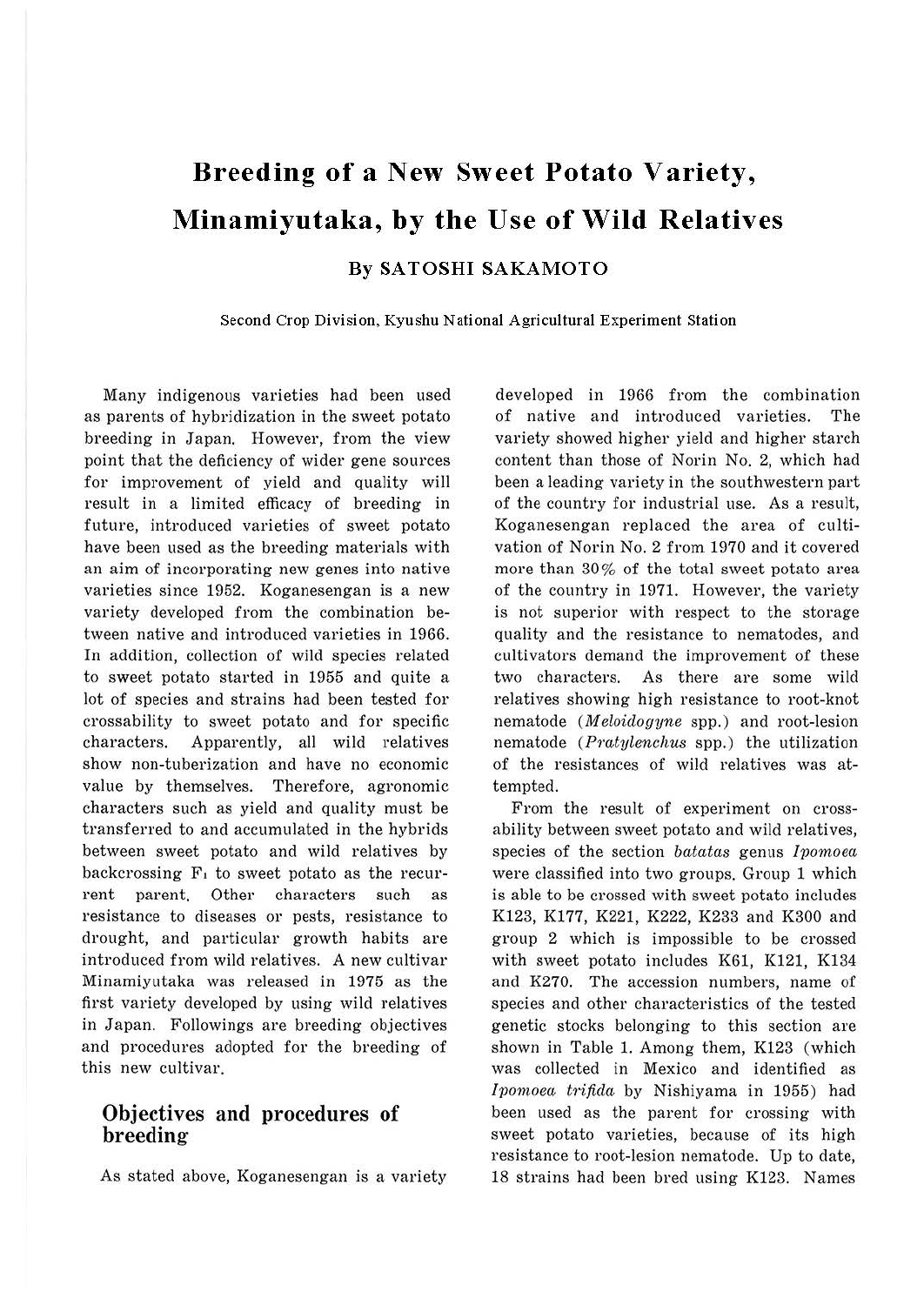| Polyploid  | Accession<br>No. | <b>Species</b>       | Place of<br>collection | Chromosome<br>No. | Grossability<br>with sweet<br>potato |
|------------|------------------|----------------------|------------------------|-------------------|--------------------------------------|
|            | K61              | I. lacunosa          | <b>U.S.A.</b>          | 30                |                                      |
| Diploid    | K121             | I. triloba           | Mexico                 | 30                | $-1$                                 |
|            | K221             | I. leucantha         | Mexico                 | 30                | $+$                                  |
| Triploid   | K222             | $I.$ (trifida $3x$ ) | Mexico                 | 45                | $+$                                  |
| Tetraploid | K134             | I. gracilis          | Mexico                 | 60                | $\sim$                               |
|            | K233             | I. littoralis        | Mexico                 | 60                | $+$                                  |
|            | K270             | I. tiliacea          | Puerto Rico            | 60                | <b>SAN</b>                           |
|            | K300             |                      | Ecuador                | 60                | $+$                                  |
| Hexaploid  | K123, K177       | I. trifida           | Mexico                 | 90                | $+$                                  |
|            | IB63001-5        | I. $(trifida \, 6x)$ | bred at Ibusuki        | 90                | $\pm$                                |
|            |                  |                      |                        |                   |                                      |

#### Table 1. Accession numbers, names of species and other characters of tested plants in section *batatas* genus *lpomoea*

Remarks: 1) Names of species were identified by Nishiyama and Teramura.

2) Crossability: + possible to cross

 $-$  impossible to cross

| Names of     | Cross <sup>1</sup> |              | Using          | Resistance to disease and pests <sup>2)</sup> |              |              |
|--------------|--------------------|--------------|----------------|-----------------------------------------------|--------------|--------------|
| strains      | Female             | Male         | generation     | R. K. N.                                      | R. L. N.     | <b>B.</b> R. |
| Kyushu 58    | Kanto 48           | LM17         | $B_1$          | $R^{3)}$                                      | ${\bf R}$    | $\mathbb{R}$ |
| Kyushu 60    | $195 - 57$         | Ariakeimo    | B <sub>2</sub> | R                                             | S            | M            |
| Kyushu 61    | $195 - 193$        | $N7 - 1095$  | $B_{2}$        | R                                             | $\mathbb R$  | R            |
| Kyushu 63    | $195 - 193$        | Koganesengan | $B_{2}$        | R                                             | M            | M            |
| Kyushu 64    | $195 - 193$        | Kyushu 52    | $B_{2}$        | $\mathbb{R}$                                  | $\mathbb{R}$ | S            |
| Kyushu 65    | $195 - 193$        | Kyushu 52    | $B_{2}$        | R                                             | $\mathbb{R}$ | $\mathbb{R}$ |
| Kyushu 66    | $195 - 193$        | Kyushu 44    | $B_{2}$        | R                                             | $\mathbb{R}$ | S            |
| Kyushu 67    | $195 - 193$        | Kyushu 44    | B <sub>2</sub> | R                                             | M            | $\mathbb R$  |
| Minamiyutaka | Koganesengan       | Kyushu 58    | B <sub>2</sub> | R                                             | $\mathbb R$  | M            |
| Kyushu 70    | Koganesengan       | Kyushu 58    | B <sub>2</sub> | $\mathbb{R}$                                  | $\mathbb R$  | S            |
| Kyushu 71    | Koganesengan       | $I47 - 31$   | B <sub>2</sub> | R                                             | $\mathbb R$  | S            |
| Kyushu 72    | $1410 - 6$         | Koganesengan | $B_1$          | R                                             | S            | M            |
| Kyushu 73    | $1410 - 6$         | Koganesengen | $B_1$          | R                                             | M            | M            |
| Kyushu 74    | Koganesengan       | NR510-59     | $B_3$          | R                                             | $\mathbb{R}$ | S            |
| Kanto 73     | $I95 - 193$        | Kanto 41     | $B_{2}$        | S                                             |              | $\mathbb R$  |
| Kanto 75     | $195 - 193$        | Kanto 41     | $B_{2}$        | M                                             |              | $\mathbb{R}$ |
| Kanto 80     | Kyushu 58          | Kurimasari   | B <sub>2</sub> | S                                             |              | S            |
| Kanto 84     | Chikei 19-4646     | Kyushu 58    | B <sub>2</sub> | R                                             |              | $\mathbb{R}$ |

#### **Table 2. Names and characteristics of strains using Kl23 as the parent**

Remarks: 1) LM17: L-4-5  $\times$  K123-11, 195-57 and 195-193: Kanto 48  $\times$  LM17, 147-31: S106-468  $\times$  I116-139, I410-6: I116-139  $\times$  I116-35, I116-35 and I116-139: Kyushu 34  $\times$  K177-2

2) R.K.N.: root-knot nematode, R. L. N.: root-lesion nematode, B. R.: black rot

3) R: resistant, **M:** Medium, S: susceptible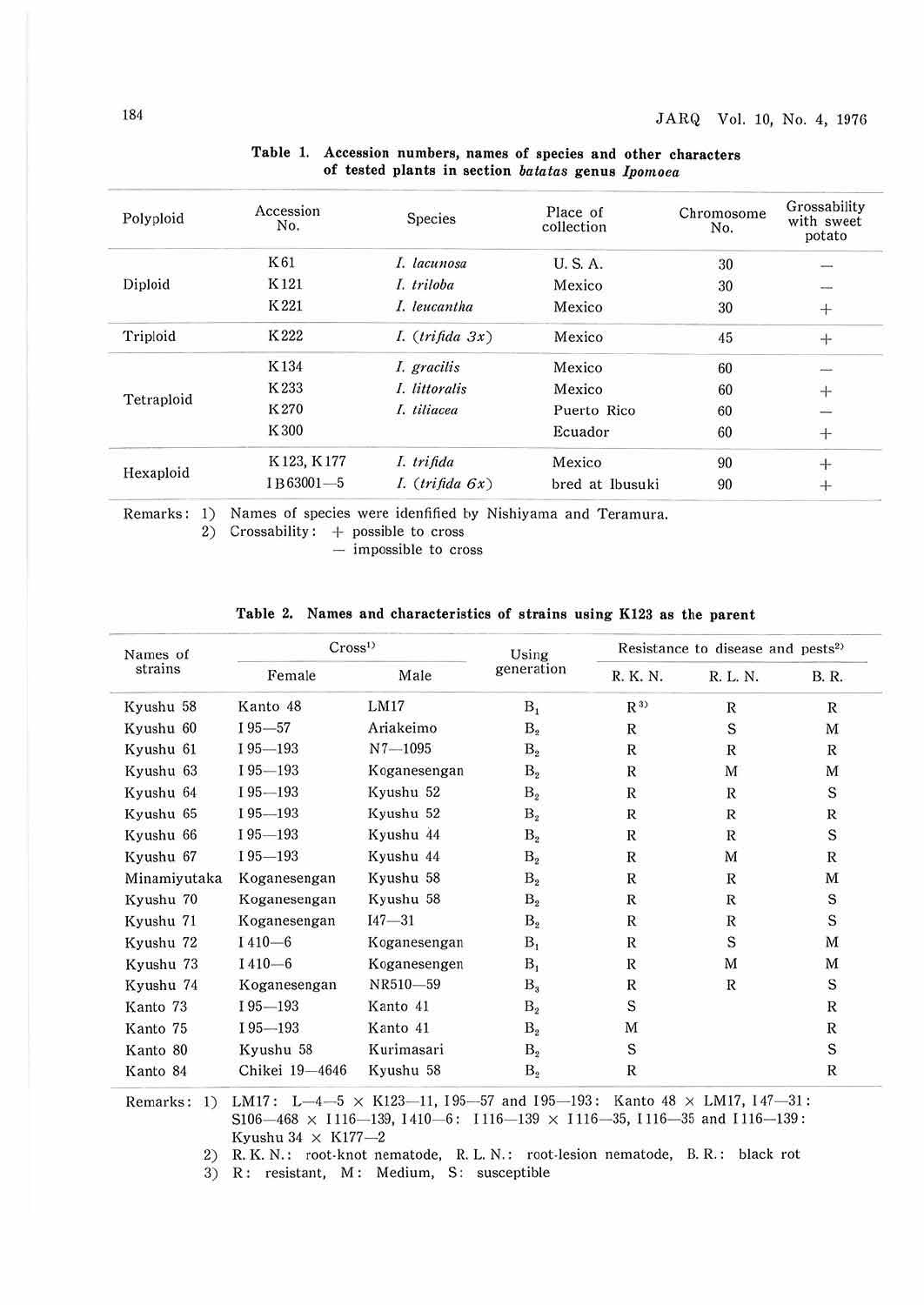| Name of<br>varieties | Yield<br>kg/a | Starch<br>content<br>% | Eating<br>quality | Storage<br>quality | Resistance to disease and pests |          |              |
|----------------------|---------------|------------------------|-------------------|--------------------|---------------------------------|----------|--------------|
|                      |               |                        |                   |                    | R. K. N.                        | R. L. N. | <b>B.</b> R. |
| Minamiyutaka         | 420           | 23.7                   | good              | well               | R                               | R        | M            |
| Koganesengan         | 353           | 24.7                   | good              | bad                | M                               | S        | S            |
| Norin <sub>2</sub>   | 285           | 22.1                   | medium            | medium             | R                               | $\rm S$  | M            |

**Table** 3. **Characteristics of Minamiyutaka** 

Remark: 1) R. K. N., R. L. N., B. R., R. M and S: cf Table 2

and characteristics of these strains are shown in Table 2. Of these strains, one was developed from the generation of three-times backcross, 14 were from two-times backcross and 3 were from one-time backcross to sweet potato varieties as the recurrent parent.

Hybridization between Koganesengan and Kyushu 58 was made in 1966. Koganesengan, the female parent, shows, as stated above, high yield, high starch content and wide adaptability to the warm region of this country. Kyushu 58, the male parent, was a selected strain from B, generation between K123 and sweet potato. This strain possesses high resistance to nematodes, good shape of tuberous root, and high activity of absorbing roots, though yielding ability is low. As a result of repeated selections for performance, starch content, physiological characters and resistance to nematodes and black rot with the progeny of this cross, one promising strain Kyushu 68 was obtained. This strain was distributed to several prefectural experiment stations in the western part for the regional adaptability test from 1972. In 1975, Kyushu 68 was registered as a new variety for industrial use and named Minamiyutaka. This name means high yielding ability in the southwestern part of this country.

### Characteristics of Minamiyutaka

The sprouting habit is as good as Koganesengan. The color of leaf is dark green, though top leaf is purplish-brown. The vine is also purplish green in color and thick. Tuberous roots are fusiform and medium in size and skin is yellowish-brown in color with a good shape and appearance. The flesh is light yellow color and starch content is higher than Norin No. 2 but a little lower than Koganesengan. The yield is higher than Koganesengan in the southern part but not so much in the northern part. Such a difference is considered due to the varietal difference in the response to temperature and this variety needs higher temperature than Koganesengan to get the high yield. Characteristics of this variety are shown in Table 3, in comparison with Koganesengan and Norin No. 2.

# Future of breeding by using wild relatives

For the breeding of recent sweet potato varieties, introduced varieties and wild relatives have played an important role. In the case of Minamiyutaka, it is believed that the resistance gene for nematodes was introduced from K123. Whenever wild relatives are used, however, sweet potato should be used as the recurrent parent in backcrossing, so as to eliminate undesirable characters of wild parent and to accumulate the yielding ability of sweet potato cultivar.

As to the number of backcrosses, the onetime backcross seems to be not enough to transfer the yielding ability from the sweet potato varieties, and two-times backcrosses appear to be good enough for this purpose.

The starins which were backcrossed twotimes did not exhibit twining slender stems, and their morphological characteristics were almost similar to those of sweet potato. From this result, it is recommended that two-times backcross of K123 to sweet potato is necessary to breed an economical variety of sweet potato.

Besides Kl23, several other species are able